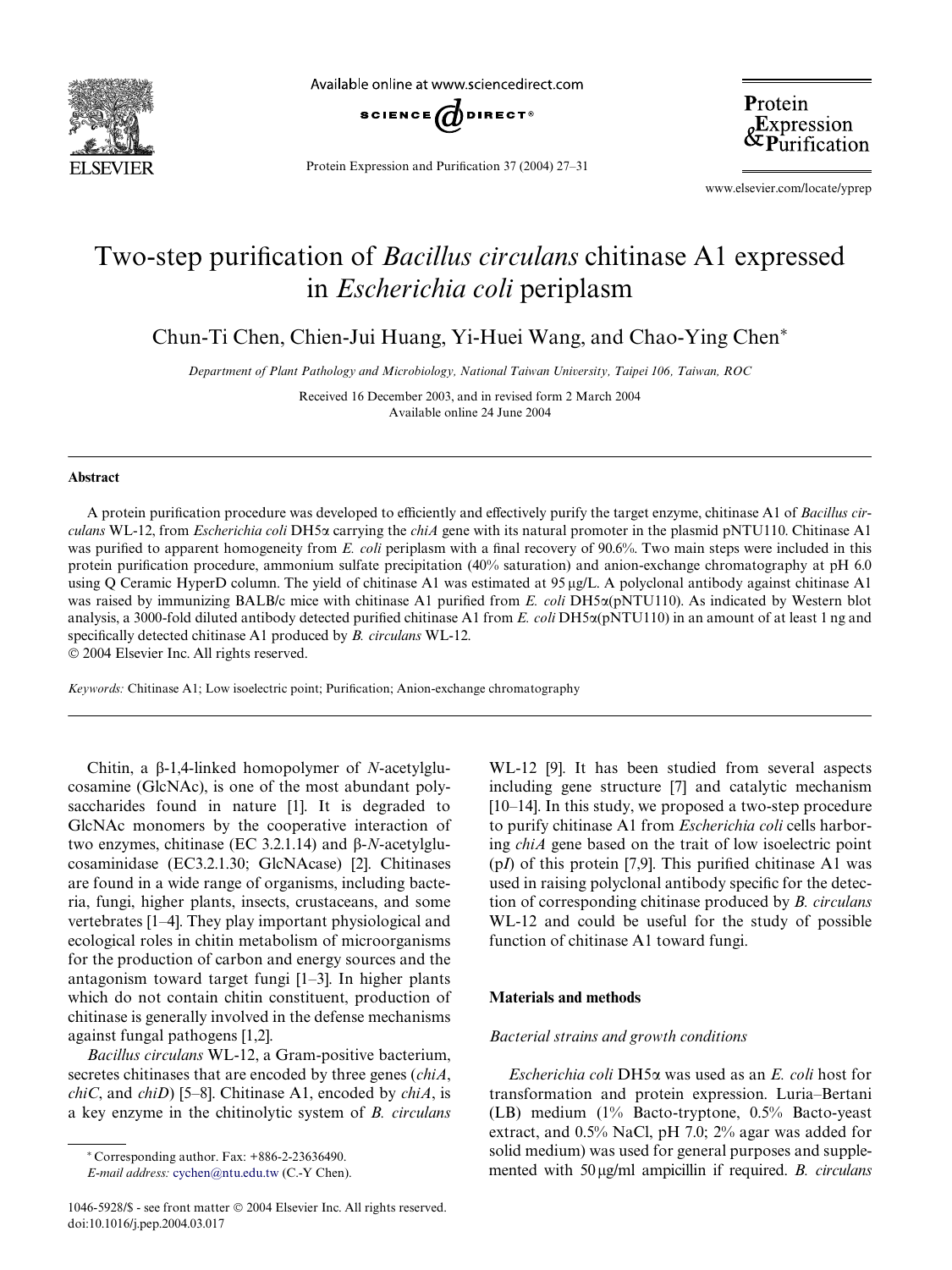WL-12 [15], a bacterial stock from Culture Collections and Research Center in Taiwan (originally from German Collection of Microorganisms and Cell Cultures, DSM596), was used as the source of *chiA* gene and cultured in LB medium supplemented with 0.2% colloidal chitin. Colloidal chitin was prepared from crab shell chitin (Sigma). Ten grams of crab shell chitin was mixed with 300 ml of 85% phosphoric acid and stirred at 4 °C for two days. The resulting hydrolysate was neutralized by washing with distilled water and collected as colloidal chitin after centrifugation at 1500*g* for 10 min. All bacteria were cultured at 37 °C.

## *Construction of recombinant plasmid for the expression of chitinase A1*

Genomic DNA of *B. circulans* WL-12 was isolated according to a procedure described elsewhere [16] and used as the template for amplification of *chiA*-containing fragment with oligonucleotide primers, 5-AGC GGCTGGAGGCGGCTATACGGC-3' and 5'-CTAA ACTAAGCTCGCCAACACTGC-3, by polymerase chain reaction (PCR). PCR thermal profile consisted of 30 cycles of 95 °C for 1 min, 50 °C for 2 min, and 72°C for 2 min, followed by a final extension step at  $72^{\circ}$ C for 10 min. The amplified DNA fragment of  $2.4 \text{ kb}$  was cloned into pCR2.1-TOPO (Invitrogen). The sequence of insert DNA was determined by an ABI-310 autosequencer (Applied Biosystems) and compared with the sequence in GenBank Accession No. M57601. Production of chitinase of *E. coli* DH5 $\alpha$  cells carrying recombinant plasmid was confirmed by the enzyme assay using proteins from the periplasmic fraction of transformants [17].

# *Preparation of crude enzyme extract from E. coli cells for purification of chitinase A1*

A 3 ml overnight culture of  $E$ . *coli* DH5 $\alpha$  carrying the recombinant plasmid was added to 200 ml fresh LB medium supplemented with ampicillin and cultured for 20–24 h to express chitinase. Crude enzyme extract was prepared from *E. coli* periplasm by an osmotic shock method [17]. Bacterial cells were harvested by centrifugation at 8000*g* at 4 °C for 10 min and suspended in 10 ml cold  $(4^{\circ}C)$  spheroplast buffer  $[100 \text{ mM}$  Tris–HCl, pH  $8.0, 0.5 \text{ mM}$  EDTA,  $0.5 \text{ mM}$  sucrose, and  $20 \mu\text{g/ml}$  phenylmethylsulfonyl fluoride (PMSF)]. After incubation for 5 min on ice, bacterial cells were collected by centrifugation at 8000*g* at 4 °C for 10 min and re-suspended in 6.67 ml cold sterile water supplemented with a proteinase inhibitor cocktail (Roche). This bacterial suspension was incubated for 45 s on ice and subsequently mixed with  $334 \,\mu$ l of 20 mM MgCl<sub>2</sub> (a final concentration of 1 mM). The supernatant of nearly 7 ml was collected by centrifugation at 8000*g* at 4 °C for 10 min as the periplasmic fraction.

#### *Purification of chitinase A1*

Twenty milliliters of pooled periplasmic fractions was prepared from  $600$  ml culture of *E. coli* DH5 $\alpha$  carrying the recombinant plasmid. All subsequent purification steps were performed at 4 °C. Proteins in the periplasmic fractions were fractionated by adding solid ammonium sulfate to 40% saturation. The precipitate was dissolved in 1 ml of  $25 \text{mM}$  potassium phosphate buffer, pH 6.0, containing 1 mM PMSF and dialyzed overnight against the same buffer. The dialysate was applied to a  $5 \text{ ml}$ anion-exchange (Q Ceramic HyperD) column (Sigma) equilibrated with the same buffer. Proteins were eluted with NaCl of 0.1, 0.3, and 0.5 M in 25 mM potassium phosphate buffer, pH  $6.0$ . Aliquot fractions (1 ml each) were collected. Proteins obtained from each step were analyzed by sodium dodecyl sulfate–polyacrylamide gel electrophoresis (SDS–PAGE) and in-gel chitinase activity assay.

### *Protein concentration determination*

Protein concentration was determined by the method described by Bradford [18] using a protein assay dye reagent concentrate (Bio-Rad). Bovine serum albumin was used as standard.

#### *Enzyme assay*

The enzymatic activity by using assay with fluorogenic 4-methylumbelliferyl-*N*,*N*,*N*--triacetylchitotriose  $(4-MU-GlcNAc)$ <sup>2</sup> [10] was measured by a fluorescence spectrophotometer (F-4500, Hitachi). One unit of chitinase activity was defined as the amount of enzyme required to release  $1 \mu$ mol of 4-methylumbelliferone (4-MU) per minute.

### *Sodium dodecyl sulfate–polyacrylamide gel electrophoresis*

SDS–PAGE in 10% separating gel containing 0.01% glycol chitin was carried out as described by Ames [19] using the buffer system of Laemmli [20]. Duplicate gels were run. After electrophoresis, one gel was soaked in  $0.1$  M sodium acetate buffer (pH 5.0) containing  $1\%$  Triton X-100 for protein renaturation, then the gel was stained with  $0.01\%$  Calcofluor White M2R in  $0.5 M$ Tris–HCl (pH 8.9). Protein bands exhibiting chitinase activity were visualized under UV transilluminator [21]. In addition, proteins in another gel were stained with Coomassie brilliant blue G-250.

## *Preparation of antibody*

Polyclonal antibody against purified chitinase A1 was raised in 4-week-old BALB/c mice. Chitinase of  $100 \mu$ g was applied as immunogen in the initial immunization of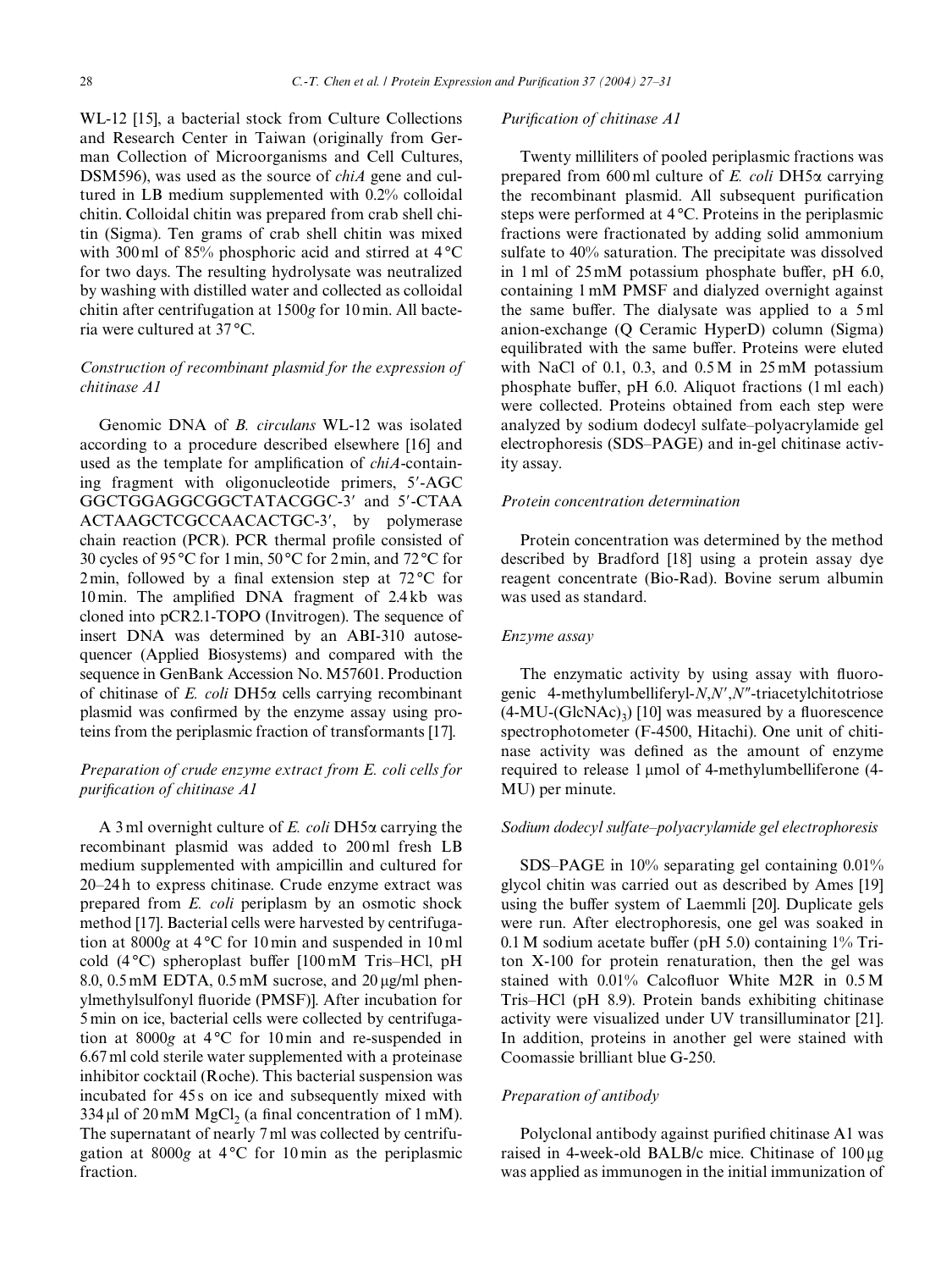Purification step Total activity (U)<sup>a</sup> Total protein (mg) Specific activity (U/mg) Purification fold Yield (%) Periplasmic fraction 0.138 2.130 0.065 1 100

0.109 0.145 0.752 11.6 79.0

0.125 0.057 2.193 33.7 90.6

BALB/c mice and succeeding injections 2 and 4 weeks thereafter.

*Preparation of crude chitinases from the culture supernatant of B. circulans WL-12*

Three-day culture of *B. circulans* WL-12 was centrifuged at 10,000g at 4 °C for 15 min. Proteins in the culture supernatant were precipitated with 10% trichloroacetic acid at 4 °C for 30 min. The precipitated proteins were subsequently collected by centrifugation at 10,000*g* at  $4^{\circ}$ C for 15 min and suspended in 0.1 M Tris–HCl buffer (pH 8.0).

#### *Western blot analysis*

Western blot analysis was performed to analyze polyclonal antibody against chitinases from *E. coli* cells expressing the *chiA* gene and the culture supernatant of *B. circulans* WL-12. Immunoreactive proteins were detected by an enzyme immunoassay using peroxidaseconjugated goat anti-mouse immunoglobulin (Amersham Biosciences) as secondary antibody and diaminobenzidine as a substrate of peroxidase.

#### **Results**

# *Purification of chitinase A1 from E. coli DH5* $\alpha$  *harboring pNTU110*

The PCR-amplified DNA containing *chiA* gene and its promoter region was ligated into pCR2.1-TOPO to generate plasmid pNTU110. The *E. coli* DH5 $\alpha$  cells carrying pNTU110, exhibiting chitinase activity, were used for the production of chitinase A1. Chitinase A1 in the periplasmic fraction of *E. coli* DH5 $\alpha$ (pNTU110) was purified to apparent homogeneity by a two-step procedure that included ammonium sulfate precipitation and anion-exchange chromatography. Approximately 33.7 fold purification was achieved with 90.6% yield. Overall yield of purified chitinase A1 was estimated at  $95 \mu g/L$ . The specific activity of purified chitinase A1 was determined to be  $2.193$  U/mg. The degree of purification and yield at individual steps are given in Table 1. As shown in Fig. 1, chitinase was mostly eluted with NaCl at a

Table 1 Purification of chitinase A1 from *E. coli* DH5 $\alpha$  harboring pNTU110

Ammonium sulfate precipitation

Anion-exchange chromatography

<sup>a</sup> 1 U of activity = 1  $\mu$ mol of 4-MU released per minute.

Fig. 1. Profile of chitinase A1 purification by anion-exchange chromatography. The proteins were eluted stepwise with NaCl of 0.1, 0.3, 0.5, and  $2 M$  in  $25$  mM potassium phosphate buffer, pH 6.0. Most of the target protein, chitinase A1, was eluted by 0.3 M NaCl.

concentration of 0.3 M in 25 mM potassium phosphate buffer, pH  $6.0$ , in anion-exchange chromatography, as indicated by the assay of chitinase activity. Smaller amounts of chitinase bound to anion exchanger were eluted with NaCl at a concentration of 0.5 M in 25 mM potassium phosphate buffer, pH 6.0. In addition, at least two peaks without chitinase activity appeared before elution of chitinase protein, which were proteins of higher p*I* values than that of chitinase A1 (p*I* 4.7).

#### *Electrophoresis and in-gel chitinase activity assay*

In SDS–PAGE and in-gel chitinase activity assay, two major protein bands appeared in ammonium sulfate-precipitated periplasmic protein sample of *E. coli* DH5 $\alpha$  harboring pNTU110 (Fig. 2A). One of the bands corresponded to chitinase A1 as shown by in-gel activity assay. Smaller proteins exhibiting chitinase activity appeared in the gel, similar to that shown in the sample of periplasmic fraction (Fig. 2B). However, the other major band did not exhibit chitinase activity. After anion-exchange chromatography, only a major protein band was visualized in the protein samples eluted with  $0.3 M$  NaCl in  $25$  mM potassium phosphate buffer, pH 6.0, which showed chitinase activity as indicated by fluorometric assay (Fig. 2A). This purified protein exhibited chitinase activity in the in-gel activity assay and smaller proteins with chitinase activity became scarce (Fig. 2B).

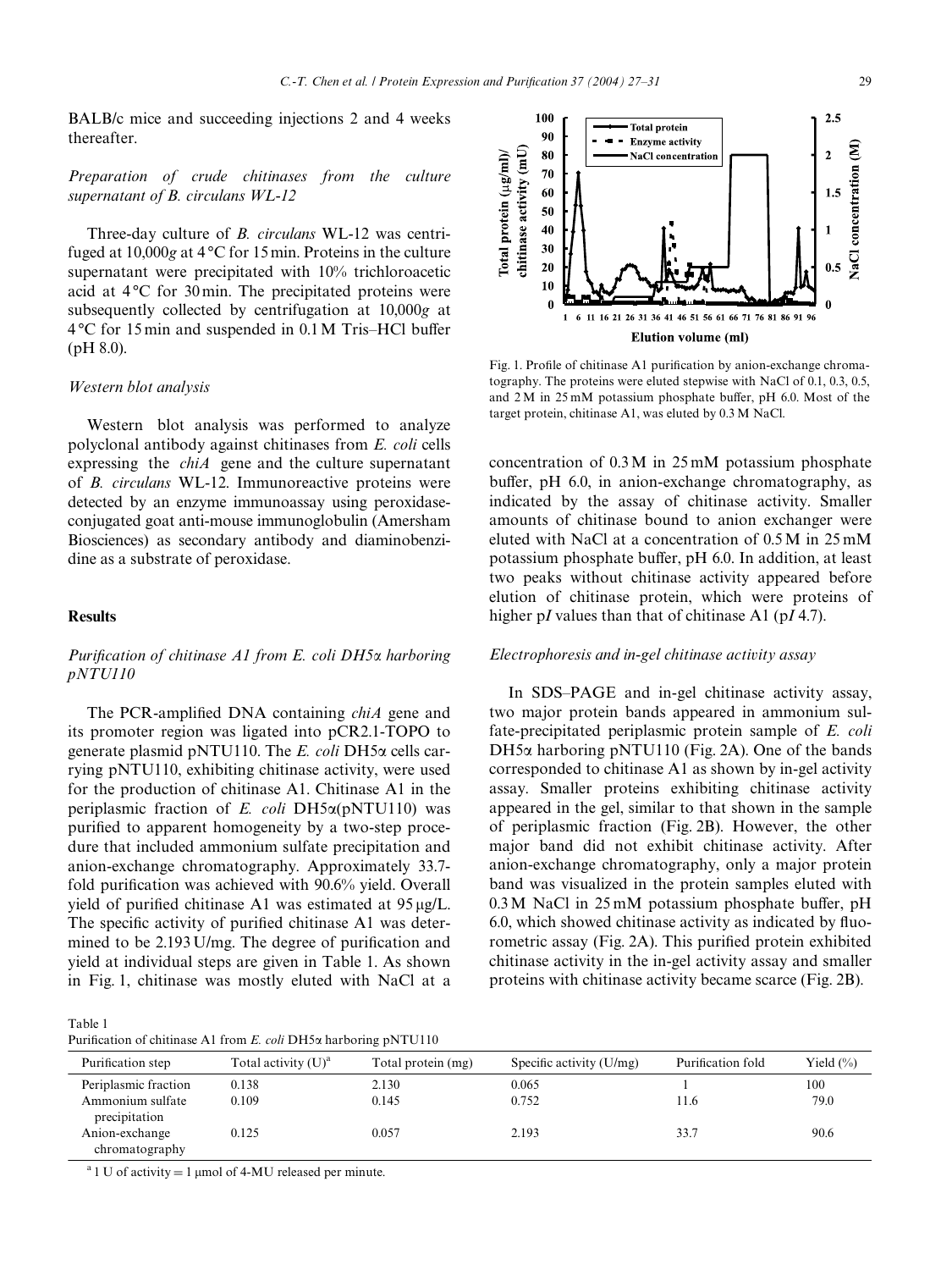## *Specificity assay of polyclonal antibody against chitinase A1*

The polyclonal antibody against chitinase A1, prepared in BALB/c mice, was examined for its sensitivity and specificity by Western blot analysis. A 3000-fold diluted antibody detected purified chitinase A1 from *E. coli* DH5α(pNTU110) at an amount of at least 1 ng and specifically detected chitinase A1 produced by *B. circulans* WL-12 (Fig. 3). A degradation product of chitinase A1, present in the sample of periplasmic fraction of *E. coli* DH5 $\alpha$ (pNTU110), was detected by polyclonal antibody against chitinase A1. However, this degradation product of chitinase A1 did not hydrolyze glycol chitin and exhibited chitinase activity in the in-gel activity assay (Fig. 3).



Fig. 2. SDS-PAGE analysis in each step of chitinase A1 purification. Periplasmic fraction of *E. coli* DH5 $\alpha$ (pNTU110) (lane 1), partially purified proteins from ammonium sulfate precipitation and overnight dialysis with  $25 \text{ mM}$  potassium phosphate buffer, pH 6.0 (lane 2), and the chitinase-containing fraction eluted with 0.3 M NaCl in 25 mM potassium phosphate buffer,  $pH$  6.0, by anion-exchange chromatography (lane 3) were analyzed. Proteins in the polyacrylamide gels containing 0.01% glycol chitin were stained with Coomassie brilliant blue G-250 (A) and the presence of chitinase was detected by in-gel activity assay (B). The bands corresponding to chitinase A1 are indicated by arrows. M, low molecular weight standards (Amersham Biosciences).



Fig. 3. Specificity assay of polyclonal antibody against chitinase A1. Periplasmic fraction of *E. coli* DH5α(pNTU110) (lane 1), chitinase A1 purified by anion-exchange chromatography (lane 2), and the proteins in 3-day culture supernatant of *B. circulans* WL-12 (lane 3) were analyzed by SDS–PAGE in polyacrylamide gel containing 0.01% glycol chitin. The gels were stained with Coomassie brilliant blue G-250 (A) or subjected to in-gel activity assay (B). Western blot analysis showed specificity of the polyclonal antibody against chitinase A1 produced by *B. circulans* WL-12 (C). The bands corresponding to chitinase A1 are indicated by arrows. M, low molecular weight standards.

#### **Discussion**

Chitinase A1 has been identified as a key enzyme in hydrolyzing chitin by *B. circulans* WL-12 and its encoding gene, *chiA*, was cloned and sequenced [7,9]. The *chiA*transformed *Bacillus subtilis* F29-3 expressed higher antifungal activity than wild-type bacterium against *Botrytis elliptica*, a fungal pathogen of lily leaf and flower blight [22]. Presumably, chitinase encoded by the *chiA* gene may increase the function of antifungal metabolites produced by *B. subtilis* F29-3.

To study the possible function of chitinase A1 toward fungi,  $pQE$  vectors (Qiagen) were first used for the expression of chitinase A1 in *E. coli*. However, this approach was not a success in our study. Therefore, *E. coli* cells harboring plasmid pNTU110 were used to moderately express chitinase A1 for protein purification. For the purification of chitinase A1 from *E. coli* cells harboring pNTU110, chitin affinity chromatography was first followed [7,13], but the yield of chitinase after chitin adsorption step in our procedure was very low. The low efficiency was possibly due to the difficulty in manipulating chitin affinity chromatography or the quality of the regenerated chitin. To prepare a sufficient amount of protein for our study on chitinase A1, an easy and rapid purification procedure was therefore developed.

The major viewpoint of protein purification procedure developed in this study is based on the fact that chitinase A1 has a low p*I*, thus making it negatively charged at pH 6.0. After ammonium sulfate precipitation, the protein pellet was dissolved in potassium phosphate buffer,  $pH$  6.0. In this condition, the negative charge of most *E. coli* proteins [23,24] would be much weaker than the chitinase charge. Since the strong anion exchanger, Q Ceramic HyperD ion exchanger, could maintain a high ability of anion exchange at pH 6.0 to absorb negatively charged proteins such as chitinase A1, this protein could be subsequently eluted by NaCl-containing buffer at certain concentration. The result verified that our proposed procedure could purify chitinase A1 from *E. coli* periplasm to near homogeneity. The flow-through fraction in anion-exchange chromatography should include *E. coli* proteins positively charged at pH 6.0 [23,24]. The procedure to purify *B. circulans* chitinase A1 from *E. coli* harboring *chiA* gene using ion exchange at acidic pH is our own invention. Purified chitinase A1 was employed to prepare polyclonal antibody which could specifically detect chitinase A1 without cross reactivity to other unrelated chitinases produced by *B. circulans* WL-12 [7,9] and might be useful as an immunological tool in further studies related to chitinase A1.

The concept to develop an effective and efficient procedure of chitinase A1 purification in this study is based on the low p*I* of the target protein and the characteristic of the strong ion exchanger, which was first applied to